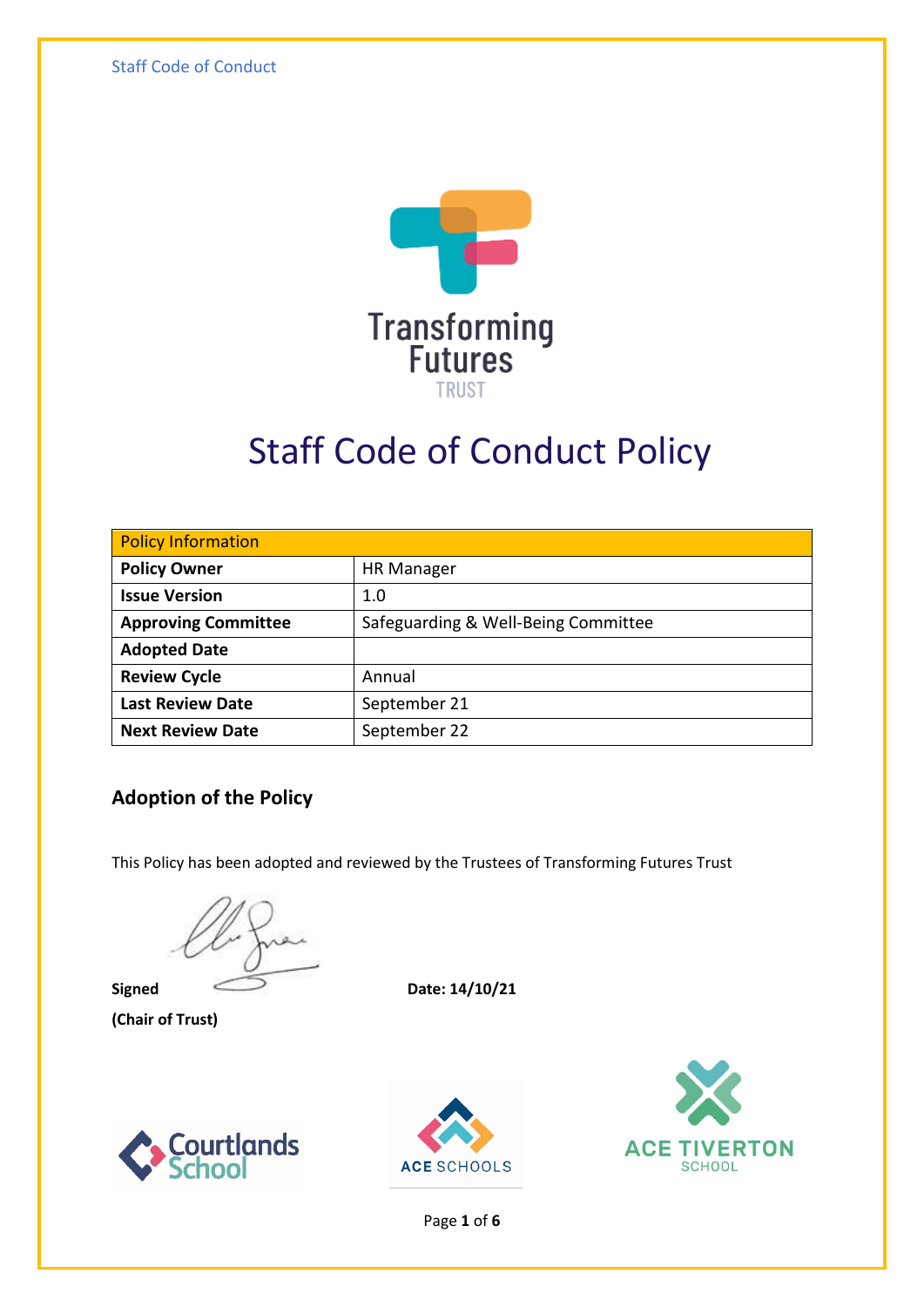### 1. Introduction

This policy aims to set and maintain standards of conduct that we expect to follow.

By creating this policy, we aim to ensure our Trust is an environment where everyone is safe, happy and treated with respect. Trust staff hold influential positions and will act as role models for pupils by consistently demonstrating high standards of behaviors.

Failure to follow the code of conduct may result in disciplinary action being taken, as set out in our Trust HR Disciplinary Policy.

Please note that this code of conduct is not exhaustive. If situations arise that are not covered by this code, staff will use their professional judgement and act in the best interests of the pupils and the Trust.

This policy refers to staff which includes all teaching and support staff employed by the Trust, Trustees, volunteers, supply staff and contractors.

# 2. Trust Social Contract

We expect that all teachers will act in accordance with the personal and professional behaviours set out in the [Teachers' Standards](https://www.gov.uk/government/publications/teachers-standards) and that all support staff, Trustees and volunteers to act with personal and professional integrity, respecting the safety and wellbeing of others.

In support of this, the Trust has a Social Contract that all staff, are expected to follow that will support demonstrating this high standard of behavior:

- a. Be planned and prepared
- b. Acknowledge we are all human
- c. Accept responsibility for our reaction and assumptions we are making
- d. Be part of the conversation, is it purposeful
- e. Give information
- f. Everyone is heard
- g. Nonjudgmental and no blame
- h. Ask questions to gather information and understand what is happening for the other person
- i. Draw the line and move on

#### 3. Legal Framework

This policy complies with the statutory safeguarding guidance [Keeping Children Safe in Education](https://www.gov.uk/government/publications/keeping-children-safe-in-education--2) requiring a staff code of conduct, which covers acceptable use of technologies (including the use of mobile devices), staff/pupil relationships and communications, including the use of social media.

This policy also complies with our funding agreement and articles of association.

#### 4. General Obligations

Staff set an example to pupils. They will:

a. Maintain high standards in their attendance and punctuality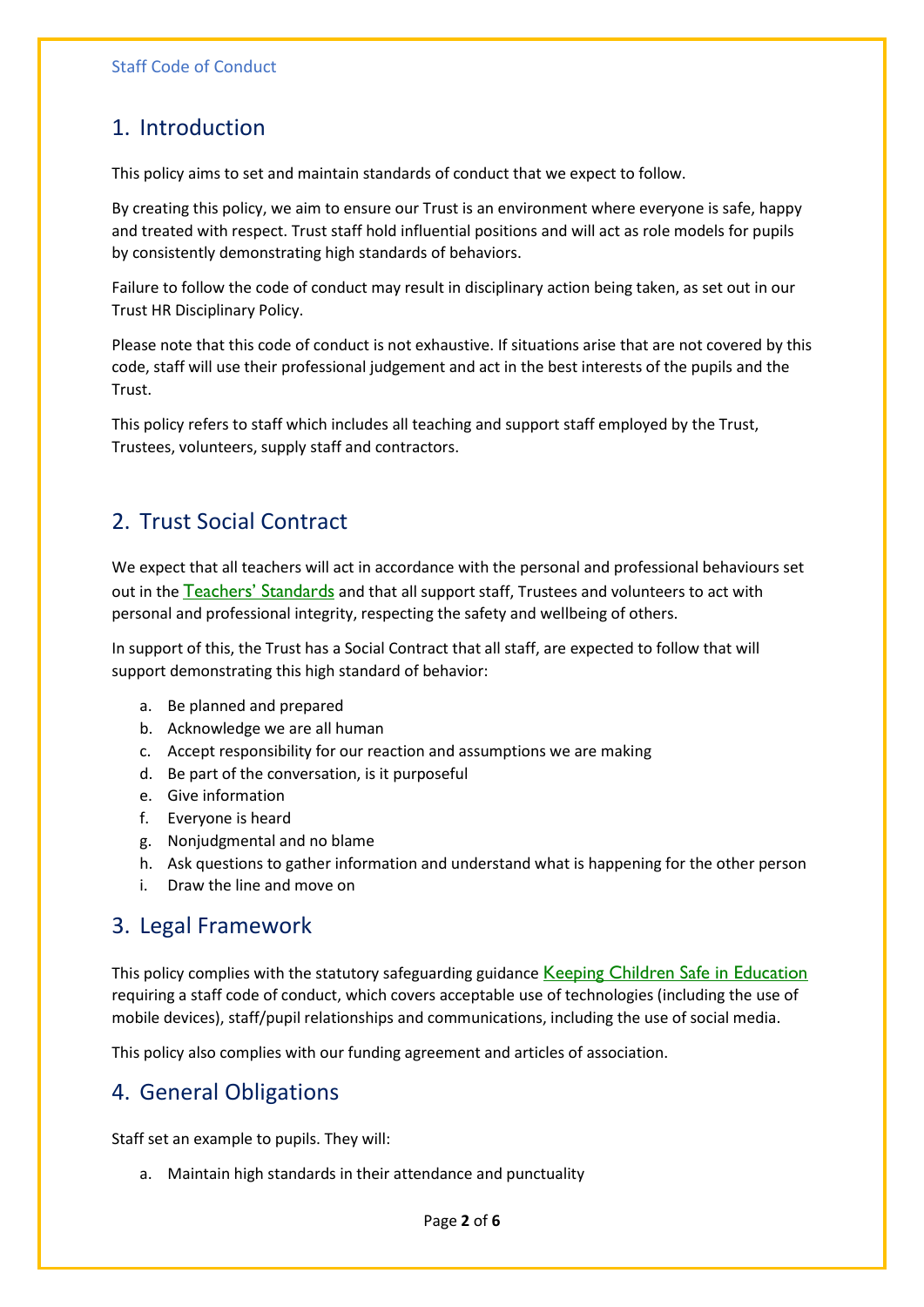#### Staff Code of Conduct

- b. Never use inappropriate or offensive language in school
- c. Treat pupils and others with dignity and respect
- d. Show tolerance and respect for the rights of others
- e. Not undermine fundamental British values, including democracy, the rule of law, individual liberty, and mutual respect and tolerance of those with different faiths and beliefs
- f. Not express personal beliefs in a way that exploits pupils' vulnerability or might lead them to break the law
- g. Understand the statutory frameworks they must act within

#### 5. Safeguarding

All staff have a duty to safeguard pupils from harm, and to report any concerns they have. This includes physical, emotional and sexual abuse, and neglect.

Staff will familiarise themselves with our child protection and safeguarding policy and procedures, and ensure they are aware of the processes to follow if they have concerns about a child.

Our child protection and safeguarding policy and procedures are available on each of our academy websites and can be accessed via the Trust Safeguarding Statement [here](https://www.transformingfutures.org.uk/attachments/download.asp?file=425&type=pdf)

#### 6. Low Level Concerns about Staff Members

A low-level concern is a behaviour towards a child by a member of staff that does not meet the harms threshold, is inconsistent with the code of conduct, and may be as simple as causing a sense of unease or a 'nagging doubt'. For example, this may include:

- a. Maintaining Professional Boundaries
- b. Taking photographs of children on a personal device
- c. Using inappropriate language
- d. Low-level concerns can include inappropriate conduct inside and outside of work.

All staff should share any low-level concerns they have using the reporting procedures set out in our child protection and safeguarding policies. We also encourage staff to self-refer if they find themselves in a situation that could be misinterpreted. If staff are not sure whether behaviour would be deemed a low-level concern, we encourage staff to report it.

All reports will be handled in a responsive, sensitive, and proportionate way.

Unprofessional behaviour will be addressed, and the staff member supported to correct it, at an early stage.

This creates and embeds a culture of openness, trust, and transparency in which our values and expected behaviour are constantly lived, monitored, and reinforced by all staff, while minimising the risk of abuse.

Reporting and responding to low-level concerns is covered in more detail in our child protection and safeguarding policy.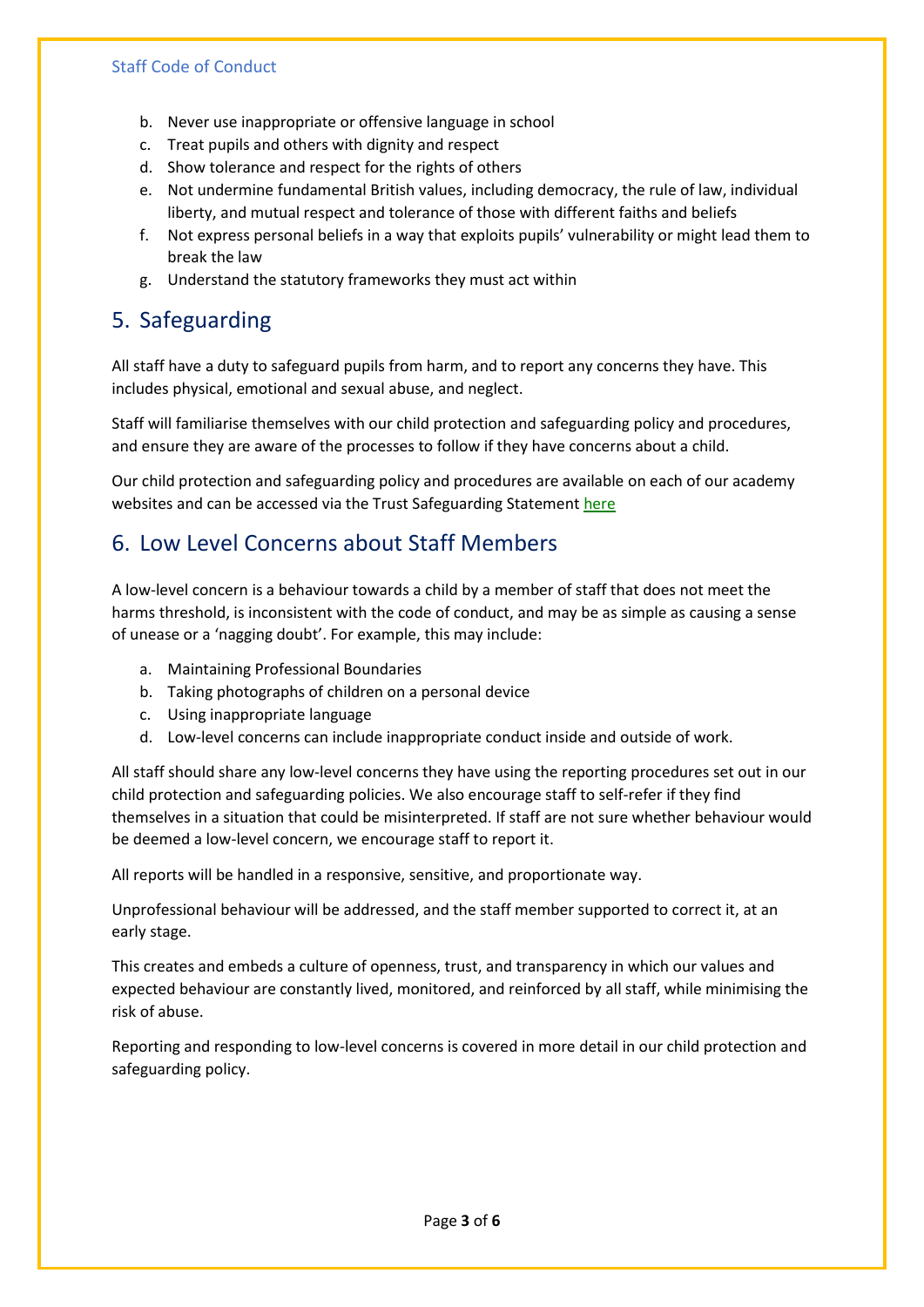# 7. Maintaining Professional Boundaries

Staff will observe proper boundaries with pupils that are appropriate to their professional position. They will act in a fair and transparent way that would not lead anyone to reasonably assume they are not doing so.

If staff members and pupils must spend time on a one-to-one basis, staff will ensure that:

- a. This takes place in a public place that others can access
- b. Others can see into the room or space
- c. A colleague or line manager knows this is taking place
- d. Staff should avoid contact with pupils outside of school hours if possible.
- e. Personal contact details should not be exchanged between staff and pupils. This includes social media profiles.

While we are aware many pupils and their parents may wish to give gifts to staff, for example, at the end of the school year, gifts from staff to pupils are not acceptable.

If a staff member is concerned at any point that an interaction between themselves and a pupil may be misinterpreted, or if a staff member is concerned at any point about a fellow staff member and a pupil, this should be reported in line with the procedures set out in our child protection and safeguarding policy.

# 8. Maintaining Professional Boundaries

School staff's social media profiles should not be available to pupils. If they have a personal profile on social media sites, they should not use their full name, as pupils may be able to find them. Staff should consider using a first and middle name instead and set public profiles to private.

Staff should not attempt to contact pupils or their parents via social media, or any other means outside school, to develop any sort of relationship. Staff will not make any efforts to find pupils' or parents' social media profiles.

Staff will ensure that they do not post any images online that identify children who are pupils at the school without their consent.

# 9. Acceptable Use of Technology

Staff will not use technology in school to view or comment on material that is illegal, inappropriate, or likely to be deemed offensive. This includes, but is not limited to, sending obscene emails or messages, gambling, and viewing pornography or other inappropriate content.

Staff will not use personal mobile phones and laptops, or school equipment for personal use, in school hours or in front of pupils. They will also not use personal mobile phones or cameras to take pictures of pupils.

We have the right to monitor emails and internet use on the school IT system.

Please refer to the Trust IT Security Policy for further guidance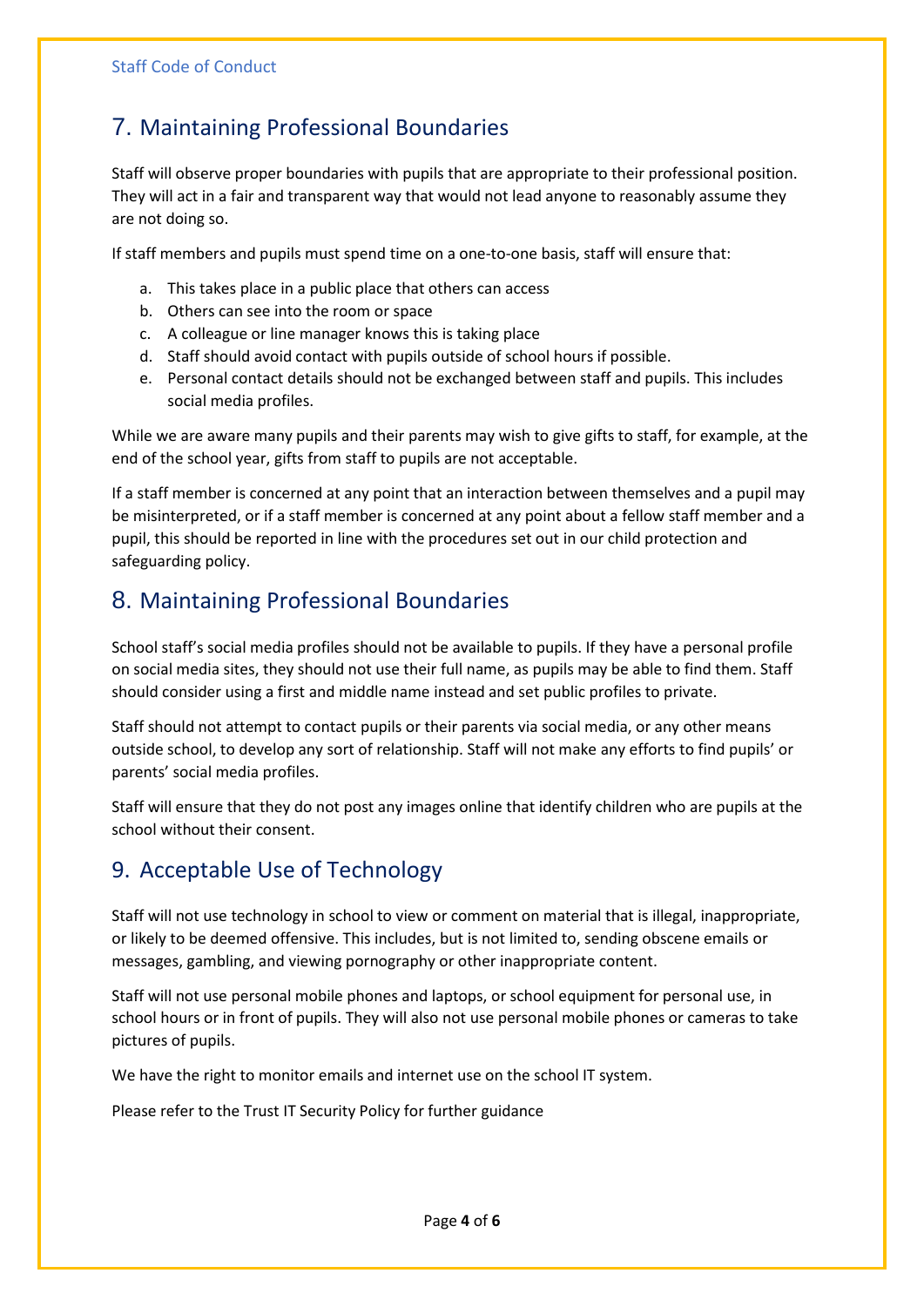# 10. Confidentiality

During their role, members of staff are often privy to sensitive and confidential information about the school, staff, pupils and their parents.

This information should never be:

- a. Disclosed to anyone unless required by law or with consent from the relevant party or parties
- b. Used to humiliate, embarrass, or blackmail others
- c. Used for a purpose other than what it was collected and intended for
- d. This does not overrule staff's duty to report child protection concerns to the appropriate channel where staff believe a child has been harmed or is at risk of harm, as detailed further in our child protection and safeguarding policy.

### 11. Honesty and Integrity

Staff should maintain high standards of honesty, and integrity in their role. This includes when dealing with pupils, handling money, claiming expenses and using school property and facilities.

Staff will not accept bribes. Gifts must be declared and recorded on the gifts and hospitality register. Please refer to the Trust Gifts and Hospitality Policy for further guidance.

Staff will ensure that all information given to the school is correct. This should include:

- Background information (including any past or current investigations/cautions related to conduct outside of school)
- Qualifications
- Professional experience
- Where there are any updates to the information provided to the school, the member of staff will advise the school as such as soon as reasonably practicable. Consideration will then be given to the nature and circumstances of the matter and whether this may have an impact on the member of staff's employment.

#### 12. Dress Code

Staff will dress in a professional, appropriate manner. Outfits will not be overly revealing, clothes will not display any offensive or political slogans.

# 13. Conduct Outside of Work

Staff will not act in a way that would bring the Trust, or the teaching profession, into disrepute. This covers conduct including but not limited to relevant criminal offences, such as violence or sexual misconduct, as well as negative comments about the school or Trust, including on social media.

# 14. Monitoring Arrangements

This policy will be reviewed annually but can be revised as needed. It will be approved by the Safeguarding & Wellbeing Committee.